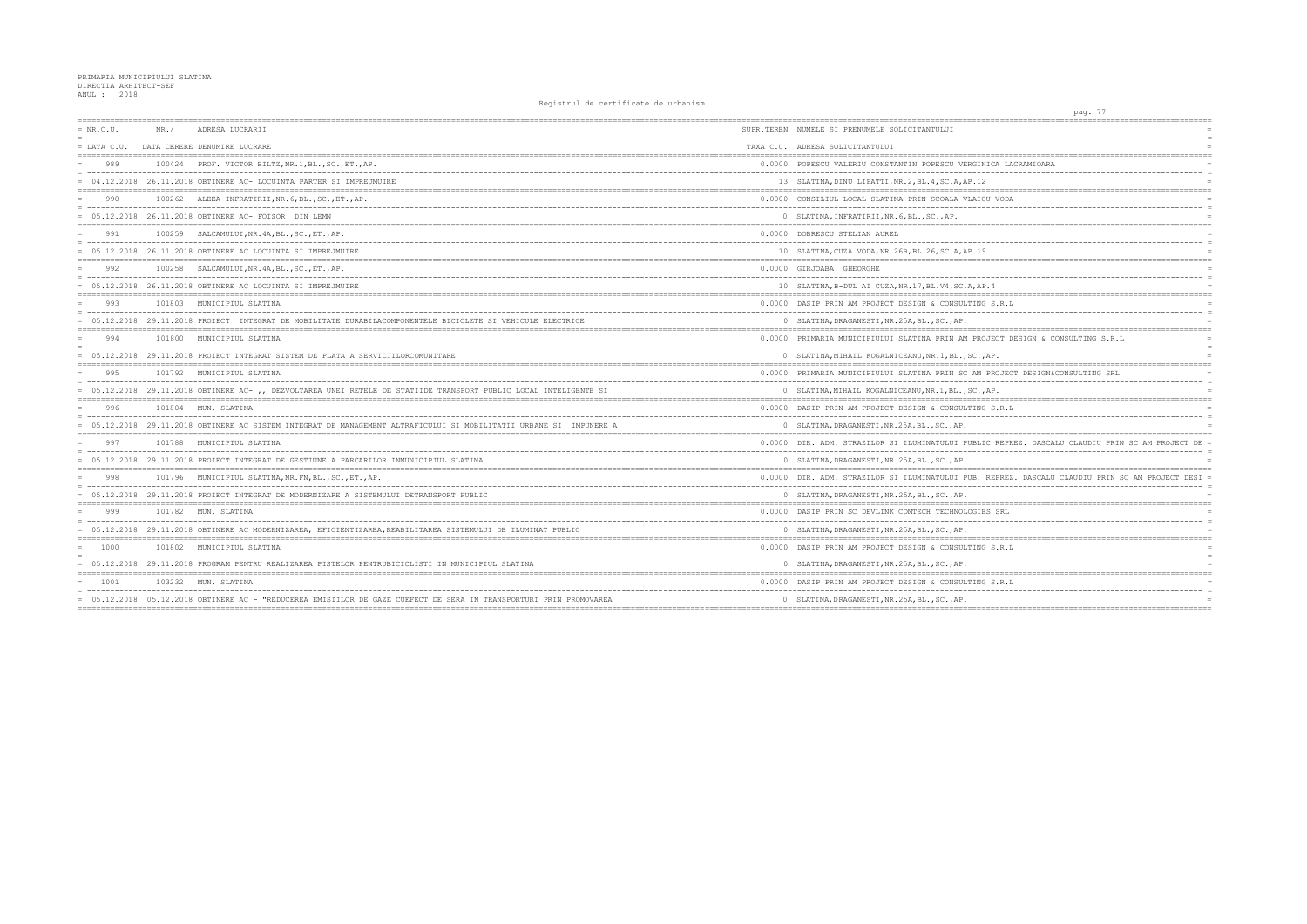| $= NR.C.U.$ | NR. / | ADRESA LUCRARII                                                                                                           | SUPR.TEREN NUMELE SI PRENUMELE SOLICITANTULUI        |
|-------------|-------|---------------------------------------------------------------------------------------------------------------------------|------------------------------------------------------|
| = DATA C.U. |       | DATA CERERE DENUMIRE LUCRARE                                                                                              | TAXA C.U. ADRESA SOLICITANTULUI                      |
| $= 1002$    |       | 100403 MESTEACANULUI, NR. 7I, BL., SC., ET., AP.                                                                          | 0.0000 CIRSTOCEA MARIAN                              |
|             |       | = 06.12.2018 26.11.2018 OBTINERE AUTORIZATIE DE CONSTRUIRE PENTRU LOCUINTAS+P SI IMPREJMUIRE                              | 10 SLATINA, ECATERINA TEODOROIU, NR. 6, BL. 6, SC.   |
| $= 1003$    | 98829 | DRAGANESTI, NR.33, BL., SC., ET., AP.                                                                                     | 0.0000 SC BEKAERT SRL SLATINA REPREZENTANT NEAG      |
|             |       | = 06.12.2018 21.11.2018 OBTINERE AC COMASARE SPATII DE PRODUCTIE EXP200 SIEXP1000- CORDERIE 2                             | 1360 SLATINA, DRAGANESTI, NR. 33, BL., SC., AP.      |
| 1004        |       | 101447 B-DUL NICOLAE TITULESCU, NR. 29A, BL., SC., ET., AP.                                                               | 0.0000 KAUFLAND ROMANIA SCS PRIN DEZVOLTATOR RC      |
|             |       | = 06.12.2018 28.11.2018 DEZMEMBRARE TEREN IN 3 LOTURI SI ACORDARE DREPT DESERVITUTE                                       | 197 BUCURESTI, ALEXANDRU CONSTANTINESCU, NR. 35,     |
| 1005        |       | 100389 TRANDAFIRILOR, NR. 6, BL. 6, SC. B, ET. 4, AP. 14                                                                  | 0.0000 PETRESCU SORIN                                |
|             |       | $= 06.12.2018$ 26.11.2018 OBTINERE AC- SARPANTA                                                                           | 7 SLATINA, TRANDAFIRILOR, NR. 6, BL. 6, SC. B, AP. 1 |
| $= 1006$    |       | 97277 ARCULUI, NR.19, BL.2B, SC.B, ET., AP.                                                                               | 0.0000 SC ORANGE ROMANIA SA REPREZ. NEDELCU MAR      |
|             |       | = 06.12.2018 15.11.2018 OBTINERE AUTORIZATIE DE DESFIINTARE PENTRU STATIETELEFONIE MOBILA                                 | 7 BUCURESTI, B-UL. LASCAR CATARGIU, NR 51-,          |
| 1007        |       | 102776 B-DUL A. I. CUZA, NR., BL. S14, SC., ET. P, AP.                                                                    | 0.0000 EUROGSM IMPEX SRL REPREZENTANT PAPA LUCIA     |
|             |       | = 06.12.2018 04.12.2018 OBTINERE AUTORIZATIE DE CONSTRUIRE PENTRUSCHIMBARE FIRMA LUMINOASA, AMENAJARE INTERIOARE,         | 7 SLATINA, PRIMAVERII, NR., BL.V34, SC.A, AP.11      |
| 1008        |       | 99982 BOIANGIULUI, NR.17G, BL., SC., ET., AP.                                                                             | 0.0000 MARIA GEORGE ADRIAN SI MARIA ANDREEA MARI.    |
|             |       | = 06.12.2018 23.11.2018 OBTINERE AC LOCUINTA SI IMPREJMUIRE                                                               | 13 SLATINA, SG. MAJ. DOROBANTU C-TIN, NR. 1, BL. 11  |
| $= 1009$    |       | 94162 ALEEA TEXTILISTULUI, NR. 17, BL., SC., ET., AP.                                                                     | 0.0000 CAMEN MIHAIL                                  |
|             |       | = 07.12.2018 07.11.2018 OBTINERE AUTORIZATIE DE CONSTRUIRE PENTRU GARAJ, ANEXE GOSPODARESTI SI INTRARE IN LEGALITATE CU   | 15 SLATINA, ALEEA TEXTILISTULUI, NR. 17, BL., SC.    |
| 1010        |       | 98174 VULTURULUI, NR. 5, BL., SC., ET., AP.                                                                               | 0.0000 ENE CRISTIAN SI ENE CECILIA                   |
|             |       | = 07.12.2018 19.11.2018 OBTINERE AC LOCUINTA, GARAJ SI IMPREJMUIRE                                                        | 13 SLATINA, ALEEA MACULUI, NR.1, BL. FA22, SC., AP   |
| 1011        |       | 98248 GRIGORE ALEXANDRESCU, NR.1, BL., SC., ET., AP.                                                                      | 0.0000 SC DISTRIBUTIE ENERGIE OLTENIA SA PRIN SC     |
|             |       | = 07.12.2018 19.11.2018 AUTORIZATIE DE CONSTRUIRE PENTRU BRANSAMENTELECTRIC TRIFAZAT                                      | 7 CRAIOVA, CALEA SEVERINULUI, NR. 97, BL., SC., A    |
| 1012        |       | 100734 PROF. MARIN S. ANDREIAN, NR. 16, BL., SC., ET., AP.                                                                | 0.0000 DISTRIBUTIE ENERGIE OLTENIA S.A PRIN S.C 1    |
|             |       | = 07.12.2018 27.11.2018 OBTINERE AUTORIZATIE DE CONSTRUIRE- ALIMENTARE CUENERGIE ELECTRICA LOCUINTA NICOLA VALENTIN MIHAI | 7 CRAIOVA, DRUMUL CORNESULUI, NR. 92, BL., SC., A    |
| 1013        |       | 101798 AGRICULTORULUI, NR.10, BL., SC., ET., AP.                                                                          | 0.0000 FLORESCU EMIL ALEXANDRU                       |
|             |       | $= 07.12.2018 29.11.2018 $ OBTINERE AC-LOCUINTA, GARAJ SI IMPREJMUIRE                                                     | 25 SLATINA, ALEEA PLOPILOR, NR. 3, BL. 1D15, SC.C.   |
| 1014        |       | 101336 LACULUI, NR.30, BL., SC., ET., AP.                                                                                 | 0.0000 GHERGHINA OVIDIU GHEORGHE SI GHERGHINA I      |
|             |       | = 07.12.2018 28.11.2018 OBTINERE AC LOCUINTA SI IMPREJMUIRE.                                                              | 22 SLATINA, EUGEN IONESCU, NR. 10, BL. C3ABC, SC. B  |
|             |       |                                                                                                                           |                                                      |

| ==========                                           | pag. 78 |            | ===== ============== |                |                                |
|------------------------------------------------------|---------|------------|----------------------|----------------|--------------------------------|
|                                                      |         |            |                      |                |                                |
|                                                      |         |            |                      |                |                                |
| ========<br>-----------------------------            |         |            |                      |                |                                |
|                                                      |         |            |                      |                |                                |
| E, AP.11                                             |         |            |                      |                | $\equiv$                       |
| --------------------------------------<br>J CRISTIAN |         |            |                      |                |                                |
|                                                      |         |            |                      |                | $\equiv$                       |
| -----------------------------                        |         |            |                      |                |                                |
| EUROPE DEVELOPMENT                                   |         |            |                      |                | $=$<br>$\overline{a}$          |
| BL.35, SC., AP.<br>==================                |         |            | -----------------    |                |                                |
|                                                      |         |            |                      |                |                                |
| б                                                    |         |            |                      |                | Ë                              |
| CEL DANIEL                                           |         |            |                      |                | $=$                            |
| -------------<br>$---$<br>NR.,BL.,SC.,AP.            |         |            |                      |                |                                |
| MIHAELA                                              |         |            |                      |                | $=$                            |
|                                                      |         |            |                      |                | $\equiv$<br>$=$                |
|                                                      |         |            |                      |                |                                |
| J                                                    |         |            |                      |                | l,                             |
| 316, SC.B, AP.1                                      |         |            |                      |                |                                |
|                                                      |         |            |                      |                | $\overline{a}$                 |
| AP.                                                  |         |            |                      |                |                                |
|                                                      |         |            |                      |                |                                |
| .12                                                  |         |            |                      |                | $\equiv$                       |
| ELECTRIC TOTAL                                       |         | SRL PENTRU |                      | LEONARD MARCEL | $=$ $=$ $=$<br>$\equiv$<br>TRA |
| Ρ.                                                   |         |            |                      |                | $\equiv$                       |
| ELCO S.R.L PENTRU NICOLA VALENTIN MIHAI              |         |            |                      |                |                                |
| Ρ.                                                   |         |            |                      |                | $\overline{a}$                 |
| ------------------------------------                 |         |            |                      |                |                                |
|                                                      |         |            |                      |                |                                |
| AP.27                                                |         |            |                      |                | $=$                            |
| ONA GABRIELA                                         |         |            |                      |                |                                |
| $-$<br>AP.2                                          |         |            |                      |                | $\equiv$                       |
|                                                      |         |            |                      |                |                                |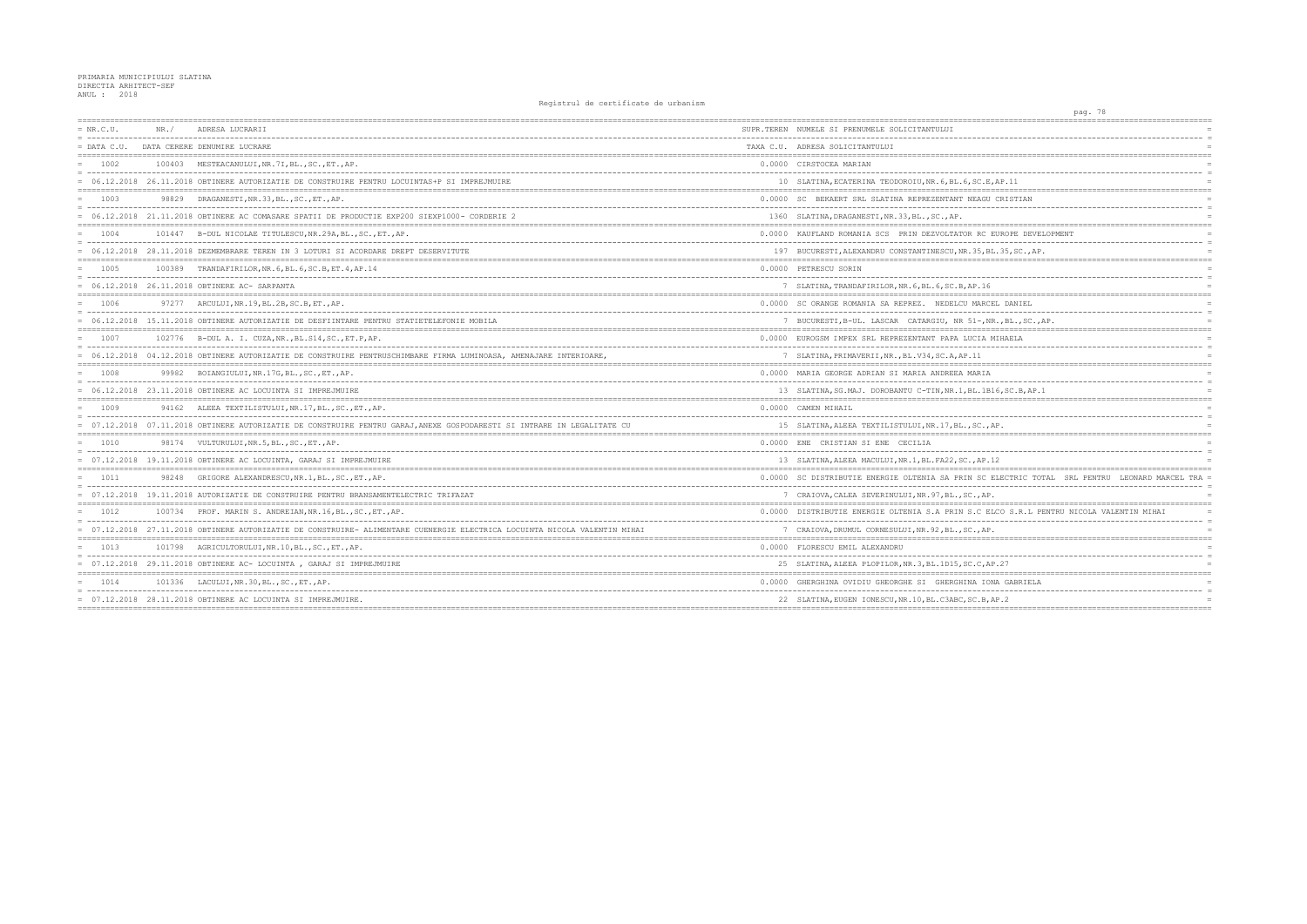## PRIMARIA MUNICIPIULUI SLATINA<br>DIRECTIA ARHITECT-SEF<br>ANUL : 2018

| $= NR.C.U.$     | NR. / | ADRESA LUCRARII                                                                                            | SUPR.TEREN NUMELE SI PRENUMELE SOLICITANTULUI                                       |
|-----------------|-------|------------------------------------------------------------------------------------------------------------|-------------------------------------------------------------------------------------|
| $=$ DATA C.U.   |       | DATA CERERE DENUMIRE LUCRARE                                                                               | TAXA C.U. ADRESA SOLICITANTULUI                                                     |
| $= 1015$        |       | 91623 PRIMAVERII, NR. 8, BL., SC., ET., AP.                                                                | 0.0000 OLTEANU STELIAN MARIAN                                                       |
|                 |       | = 07.12.2018 30.10.2018 CONCESIONARE TEREN                                                                 | 7 SLATINA, ECATERINA TEODOROIU, NR. 34, BL., SC.                                    |
| $= 1016$        |       | 101496 PODGORIILOR, NR.16, BL., SC., ET., AP.                                                              | 0.0000 ENGIE ROMANIA S.A PRIN S.C INSTPRO S.R.L                                     |
|                 |       | = 07.12.2018 28.11.2018 OBTINERE AUTORIZATIE DE CONSTRUIRE PENTRUBRANSAMENT GAZE NATURALE PRESIUNE MEDIE.  | 7 DRAGASANI, TRAIAN, NR. 30, BL., SC., AP.                                          |
| 1017            |       | 101495 CAMPULUI, NR. 12, BL., SC., ET., AP.                                                                | 0.0000 ENGIE ROMANIA S.A PRIN S.C INSTPRO S.R.L                                     |
|                 |       | = 07.12.2018 28.11.2018 OBTINERE AUTORIZATIE DE CONSTRUIRE PENTRUBRANSAMENT GAZE NATURALE PRESIUNE REDUSA. | 7 DRAGASANI, TRAIAN, NR. 30, BL., SC., AP.                                          |
| 1018            |       | 101492 PODGORIILOR, NR.34, BL., SC., ET., AP.                                                              | 0.0000 ENGIE ROMANIA SA PRIN SC INSTPRO SRL PENT                                    |
|                 |       | = 07.12.2018 28.11.2018 OBTINERE AC- BRANSAMENT GAZE PRESIUNE REDUSA                                       | --------------------------------------<br>7 DRAGASANI, TRAIAN, NR.30, BL., SC., AP. |
| $= 1019$        |       | 99121 ISLAZULUI, NR. 27, BL., SC., ET., AP.                                                                | 0.0000 ENGIE ROMANIA SA PRIN SC INSTPRO SRL PENT                                    |
|                 |       | 07.12.2018 21.11.2018 BRANSAMENT GAZE                                                                      | 7 DRAGASANI, TRAIAN, NR. 30, BL., SC., AP.                                          |
| 1020            |       | 98247 GRIGORE ALEXANDRESCU, NR.53, BL., SC., ET., AP.                                                      | 0.0000 ENGIE ROMANIA SA PRIN SC INSTPRO SRL PENT                                    |
|                 |       | = 07.12.2018 19.11.2018 OBTINERE AC- BRANSAMENT GAZE PRESIUNE REDUSA                                       | 7 DRAGASANI, TRAIAN, NR. 30, BL., SC., AP.                                          |
| 1021            | 99127 | STEJARULUI, NR. 61, BL., SC., ET., AP.                                                                     | 0.0000 ENGIE ROMANIA SA PRIN SC INSTPRO SRL PENT                                    |
|                 |       | = 07.12.2018 21.11.2018 OBTINERE AUTORIZATIE DE CONSTRUIRE PENTRUBRANSAMENT GAZE NATURALE PRESIUNE REDUSA  | 7 DRAGASANI, TRAIAN, NR. 30, BL., SC., AP.                                          |
| 1022<br>$=$ $-$ |       | 99123 OLTULUI, NR. 4, BL., SC., ET., AP.                                                                   | 0.0000 ENGIE ROMANIA SA PRIN SC INSTPRO SRL PENT                                    |
|                 |       | = 07.12.2018 21.11.2018 OBTINERE AC- BRANSAMENT GAZE PRESIUNE REDUSA                                       | 7 DRAGASANI, TRAIAN, NR. 30, BL., SC., AP.                                          |
| 1023            |       | 102892 TUDOR VLADIMIRESCU, NR. 146A, BL., SC., ET., AP.                                                    | 0.0000 ENGIE ROMANIA SA PRIN SC INSTPRO SRL PENT                                    |
|                 |       | = 13.12.2018 04.12.2018 OBTINERE AC- BRANSAMENT GAZE PRESIUNE REDUSA                                       | 7 DRAGASANI, TRAIAN, NR. 30, BL., SC., AP.                                          |
| 1024            |       | 102895 NUCULUI, NR.38, BL., SC., ET., AP.                                                                  | 0.0000 ENGIE ROMANIA SA PRIN SC INSTPRO SRL PENT                                    |
|                 |       | = 13.12.2018 04.12.2018 OBTINERE AC- BRANSAMENT GAZE PRESIUNE REDUSA                                       | 7 DRAGASANI, TRAIAN, NR. 30, BL., SC., AP.                                          |
| 1025            |       | 102887 PROFESOR MIRCEA BOTEZ, NR. 39, BL., SC., ET., AP.                                                   | 0.0000 ENGIE ROMANIA S.A PRIN S.C INSTPRO S.R.L                                     |
|                 |       | = 13.12.2018 04.12.2018 OBTINERE AUTORIZATIE DE CONSTRUIRE PENTRUBRANSAMENT GAZE NATURALE PRESIUNE REDUSA  | ------------------------------------<br>7 DRAGASANI, TRAIAN, NR. 30, BL., SC., AP.  |
| 1026            |       | 102889 DEALUL VIILOR, NR. 82, BL., SC., ET., AP.                                                           | 0.0000 ENGIE ROMANIA S.A PRIN S.C INSTPRO S.R.L                                     |
|                 |       | = 13.12.2018 04.12.2018 OBTINERE AUTORIZATIE DE CONSTRUIRE PENTRUBRANSAMENT GAZE NATURALE PRESIUNE REDUSA. | 7 DRAGASANI, TRAIAN, NR. 30, BL., SC., AP.                                          |
| 1027            |       | 103481 MILCOV, NR. 1, BL., SC., ET., AP.                                                                   | 0.0000 SC VIMETCO EXTRUSION SRL REPREZENTANT IGO                                    |
|                 |       | = 13.12.2018 05.12.2018 OBTINERE AC INCINTA TERMOIZOLATA                                                   | 10 SLATINA, MILCOV, NR. 1, BL., SC., AP.                                            |
|                 |       |                                                                                                            |                                                                                     |

| pag. 79                                      |                |
|----------------------------------------------|----------------|
|                                              |                |
| ------------------------                     |                |
|                                              |                |
|                                              |                |
|                                              | $\equiv$       |
| AP.                                          |                |
| PENTRU GRADINITA CU PROGRAM NORMAL NR.5      |                |
|                                              |                |
|                                              | $\equiv$       |
| PENTRU ASSANI ABDUL RAHMAN                   |                |
|                                              | $\equiv$       |
|                                              |                |
|                                              |                |
| RU DUMITRU VASILE                            | $\overline{a}$ |
|                                              |                |
|                                              |                |
| RU NAE AUREL VALENTIN                        |                |
|                                              |                |
|                                              |                |
| RU EPURAN CORNEL                             | $\overline{a}$ |
|                                              |                |
|                                              |                |
| RU NEACSU VERONICA<br>---------------------- | $\equiv$       |
|                                              | $\equiv$       |
|                                              |                |
| RU PAUN CONSTANTIN                           |                |
|                                              |                |
|                                              |                |
| RU DUMITRU ANA                               |                |
|                                              | $\equiv$       |
|                                              |                |
| RU STANESCU MANUELA CAMELIA                  | $\equiv$       |
|                                              | $\equiv$       |
|                                              |                |
| PENTRU DOBRA GHEORGHE                        |                |
|                                              | $\equiv$       |
|                                              |                |
| PENTRU GHITA CATALIN                         |                |
|                                              | $\equiv$       |
|                                              |                |
| R HIGER                                      |                |
|                                              |                |
|                                              |                |
|                                              |                |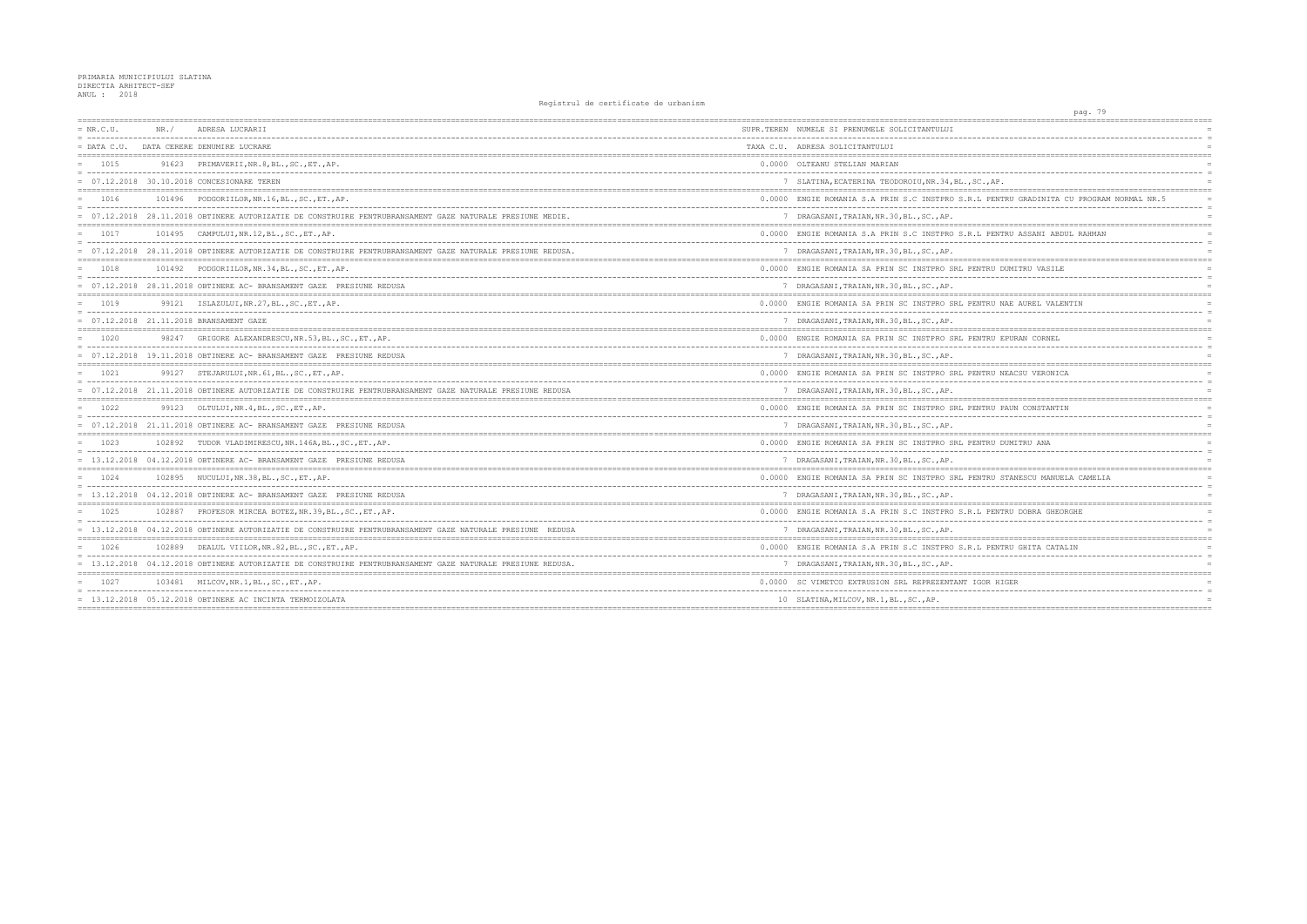| $= NR.C.U.$                         | NR. / | ADRESA LUCRARII<br>--------------------------                                                                     | SUPR.TEREN NUMELE SI PRENUMELE SOLICITANTULUI         |
|-------------------------------------|-------|-------------------------------------------------------------------------------------------------------------------|-------------------------------------------------------|
| $=$ DATA C.U.                       |       | DATA CERERE DENUMIRE LUCRARE                                                                                      | TAXA C.U. ADRESA SOLICITANTULUI                       |
| $= 1028$                            |       | 99785 EROILOR, NR. 3A2, BL., SC., ET., AP.                                                                        | 0.0000 BOGDAN COSMIN CONSTANTIN SI PREDA ANDREEA      |
|                                     |       | = 13.12.2018 23.11.2018 OBTINERE AC CONSTRUIRE LOCUINTA P+M SI IMPREJMUIRE                                        | 13 SLATINA, CUZA VODA, NR. 13, BL. 13, SC. A, AP. 4   |
| $= 1029$                            |       | 106484 ALEEA LALELELOR, NR. 5, BL. FA12, SC. 1, ET. P, AP. 2                                                      | 0.0000 DINCA LUCICA                                   |
|                                     |       | = 18.12.2018 13.12.2018 CONCESIONARE TEREN                                                                        | 7 SLATINA, CRISAN, NR. 6, BL. GA14, SC. A, AP. 5      |
| 1030                                |       | 105136 CAROL I, NR. 23, BL., SC., ET., AP.                                                                        | 0.0000 TITA SORIN CONSTANTIN                          |
| $= 19.12.2018 11.12.2018 INFORMARE$ |       |                                                                                                                   | 90 RAMNICU VALCEA, ALEEA PRIMAVERII, NR. 8, BL. A     |
| 1031                                |       | 102748 CAROL I, NR. 11C, BL., SC., ET., AP.                                                                       | 0.0000 LILEA MARIN                                    |
|                                     |       | $=$ 19.12.2018 04.12.2018 OBTINERE AC- GARAJE SI ANEXE GOSPODARESTI                                               | 10 SLATINA, TRANDAFIRILOR, NR. 3, BL. 3, SC. A, AP. 1 |
| $= 1032$                            |       | 105258 MANASTIRII, NR. 73D, BL., SC., ET., AP.                                                                    | 0.0000 ZANFIRESCU TUDOREL ZANFIRESCU ELENA            |
|                                     |       | 19.12.2018 11.12.2018 OBTINERE AC- LOCUINTA PARTER SI IMPREJMUIRE TEREN                                           | 10 SLATINA, TOAMNEI, NR. 9, BL. 4, SC. B, AP. 7       |
| 1033                                |       | 104397 VLAD TEPES, NR. 17-19, BL., SC., ET., AP.                                                                  | 0.0000 STANCUTA AURELIA                               |
| $= 19.12.2018 07.12.2018 ALIPIRE$   |       |                                                                                                                   | 10 SLATINA, VLAD TEPES, NR. 19, BL., SC., AP.         |
| 1034                                |       | 105536 BASARABILOR, NR.12, BL., SC., ET., AP.                                                                     | 0.0000 GOGOLOI GEORGE MARIAN                          |
| $= 19.12.2018 11.12.2018 INFORMARE$ |       |                                                                                                                   | 10 SLATINA, DRAGANESTI, NR. 2, BL. 2, SC. A, AP. 8    |
| $= 1035$                            |       | 106040 PACII, NR., BL. 6, SC. A, ET. 3, AP. 12                                                                    | 0.0000 BERBECARU ALEXANDRU                            |
| 19.12.2018                          |       | 12.12.2018 OBTINERE AUTORIZATIE DE CONSTRUIRE PENTRURECOMPARTIMENTARE APARTAMENT                                  | 7 SLATINA, PACII, NR. 6, BL., SC. A, AP. 12           |
| 1036                                |       | 104593 DRAGANESTI, NR. 25, BL., SC., ET., AP.                                                                     | 0.0000 DIRECTIA ADMINISTRARE PATRIMONIU               |
|                                     |       | = 19.12.2018 07.12.2018 OBTINERE AUTORIZATIE DE CONSTRUIRE PENTRUSCHIMBARE DE DESTINATIE DIN SCOALA IN CLADIRE    | 0 SLATINA, UNIRII, NR. 2B, BL., SC., AP.              |
| 1037                                |       | 104456 B-DUL A. I. CUZA, NR. 28, BL. CAM4, SC. D, ET., AP.                                                        | 0.0000 SC ORANGE ROMANIA REPREZENTANT NEDELCU MA      |
|                                     |       | = 19.12.2018 07.12.2018 OBTINERE AUTORIZATIE DE CONSTRUIRE PENTRUMODIFICARE - CONSOLIDARE STATIE TELEFONIE MOBILA | 7 CRAIOVA, C-TIN RADULESCU MOTRU, NR. 5, BL., SC      |
| 1038                                |       | 105541 B-DUL NICOLAE TITULESCU, NR., BL.26, SC., ET.P, AP.                                                        | 0.0000 STANCU SNC REPREZENTANT STANCU IULIAN          |
|                                     |       | = 19.12.2018 11.12.2018 OBTINERE AUTORIZATIE DE CONSTRUIRE PENTRU ACOPERISSI INCHIDERE TERASA                     | 7 SLATINA, DINU LIPATTI, NR. 26, BL., SC., AP.        |
| 1039                                |       | 104434 REGELE FERDINAND, NR. 2A, BL., SC., ET., AP.                                                               | 0.0000 STANCIU IONUT DRAGOS STANCIU ADRIANA           |
|                                     |       | = 19.12.2018 07.12.2018 OBTINERE AC- LOCUINTA PARTER SI IMPREJMUIRE                                               | 15 SLATINA, ALEEA PLOPILOR, NR. 4, BL. 1C12, SC.B,    |
| 1040                                |       | 103556 B-DUL A. I. CUZA, NR. 11, BL. CAM3, SC., ET., AP.                                                          | 0.0000 SC PRETURI PENTRU TINE SRL MATEI MARIAN        |
|                                     |       | = 19.12.2018 05.12.2018 OBTINERE AUTORIZATIE DE CONSTRUIRE PENTRU FIRMALUMINOASA.                                 | 7 PITESTI, NICOLAE CERNESCU, NR. 17, BL., SC., AP     |
|                                     |       |                                                                                                                   |                                                       |

| pag. 80                                                      |
|--------------------------------------------------------------|
| ======<br>$=$                                                |
| $=$                                                          |
| $=$                                                          |
| ======<br>=========<br>$=$                                   |
| $=$                                                          |
| $=$<br>======<br>========================<br>$= 222$         |
| $=$                                                          |
| $\equiv$<br>$=$                                              |
| $=$ $=$ $=$ $=$<br>=======                                   |
| $=$<br>$=$                                                   |
| 5, SC.A, AP.35<br>$=$                                        |
| ==================<br>========<br>$=$                        |
| $=$                                                          |
| Ĺ<br>$\equiv$                                                |
| $=$                                                          |
| $=$                                                          |
| $=$<br>$=$ $=$ $=$<br>$:= =$                                 |
| $=$                                                          |
| $=$<br>$=$                                                   |
| <b>======</b><br>$= - - 1$<br>:=================             |
| $=$<br>$=$                                                   |
| $=$                                                          |
| ======<br>======<br>-----                                    |
| $\equiv$                                                     |
| $=$                                                          |
| $=$                                                          |
| $\equiv$<br>$=$                                              |
| ;==== <i>====================</i> ===<br>----------          |
| <b>RCEL DANIEL</b><br>$=$<br>$\overline{\phantom{a}}$<br>$=$ |
| $,$ $\sf AP$ .<br>$=$                                        |
| ========<br>======<br>$=$                                    |
| $=$                                                          |
| $=$<br>========<br>------------------------------            |
| $=$ $=$ $=$ $=$<br>$=$                                       |
| $=$                                                          |
| AP.5<br>$=$<br>$=$ $=$ $=$ $=$ $=$<br>:=========             |
| $=$                                                          |
| $=$                                                          |
|                                                              |